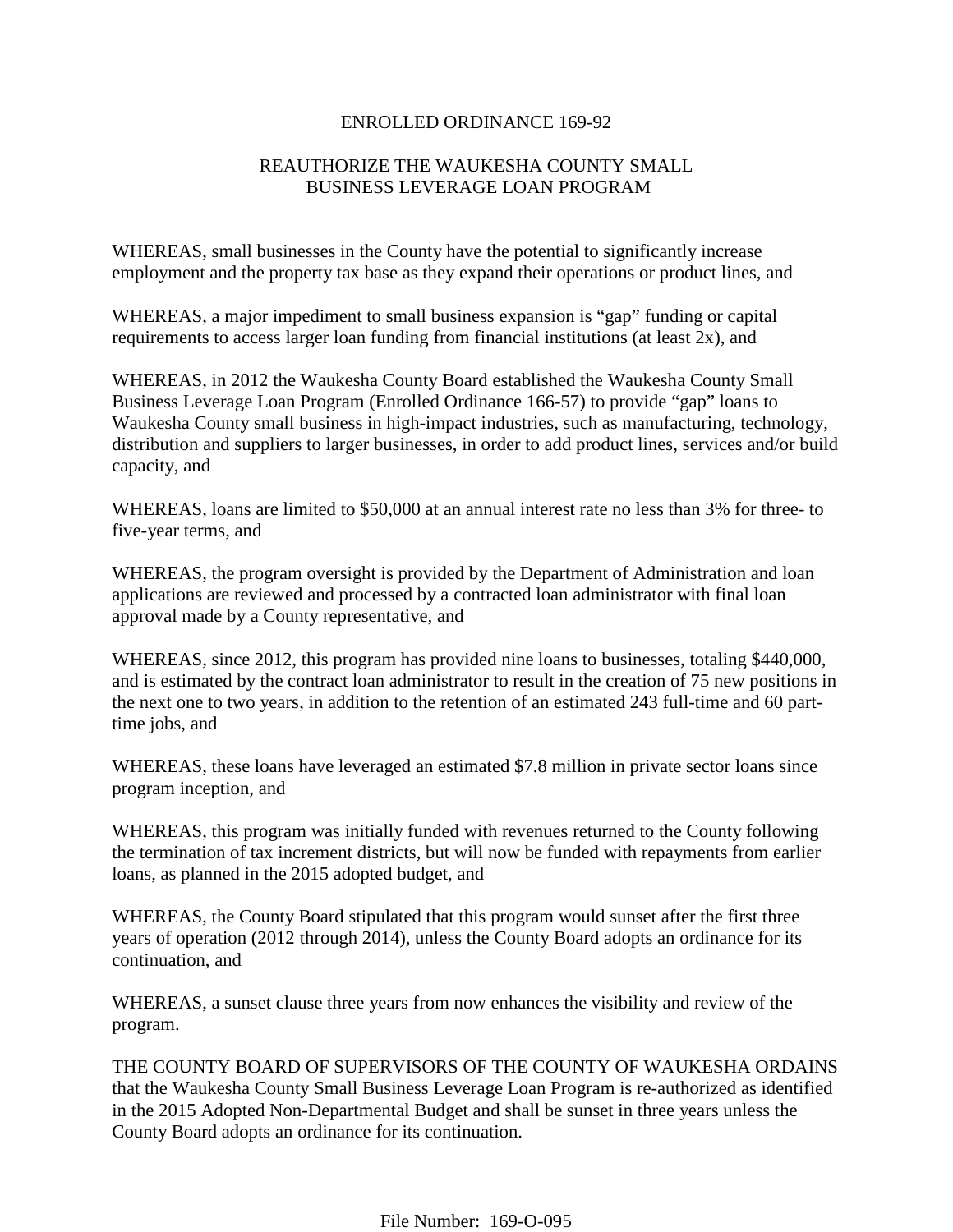## REAUTHORIZE THE WAUKESHA COUNTY SMALL **BUSINESS LEVERAGE LOAN PROGRAM**

Presented by: **Executive Committee** 

 $\overline{M}$ 

Paul L. Decker, Chair

James A. Heinrich

Pauline T. Jaske

David . Swan

Peter M. Wolff

Gilbert W. Yerke

**WW** 

David D. Zimmermann

Approved by: **Finance Committee** 

ames C. Jemmit

lámes A. Heinrich, Chair

Eric Highum

Richard Morris

Larry Nelson

 $J\mathfrak{d}$ 

Duane E. Paulson

Steve Whittow

William J. Zaborowski

The foregoing legislation adopted by the County Board of Supervisors of Waukesha County, Wisconsin, was presented to the County Executive on:

Date: 2/24/15 Lauro k Kathleen Novack, County Clerk

The foregoing legislation adopted by the County Board of Supervisors of Waukesha County, Wisconsin is horoby

| WISCONSIN, IS RELEVY.<br>Approved: |  |
|------------------------------------|--|
| Vetoed:                            |  |
|                                    |  |

Date:

Daniel P. Vrakas, County Executive

169-0-095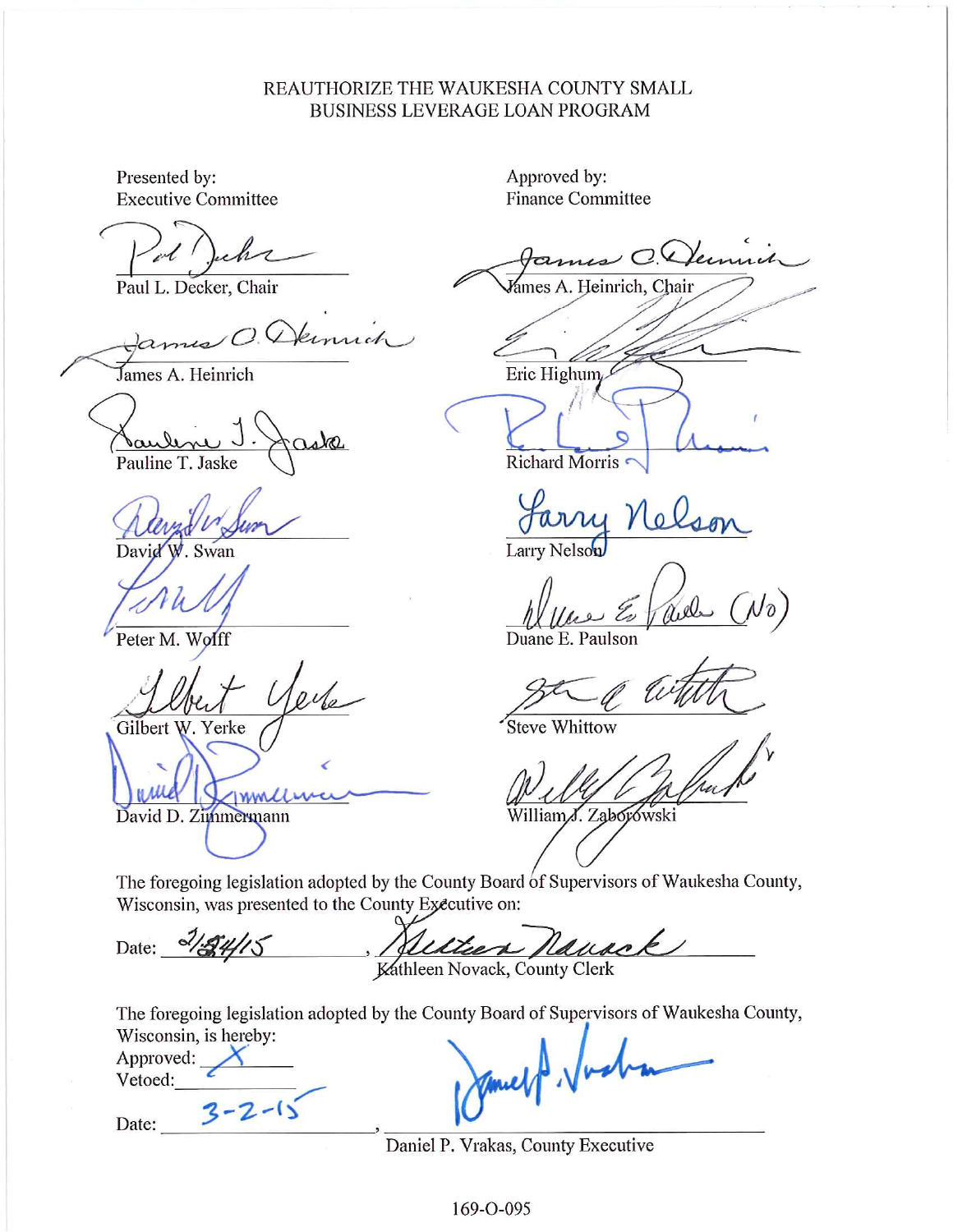## **Quarterly Report to** Waukesha County Leverage Loan Program (WLLP)



Since the beginning of the program, the program administrator has closed nine loans totaling \$440,000. As of December 31, 2014, the principal balance on these loans was \$438,988.

The Waukesha Leveraged Loan Program continues to be very successful. In summary, since the inception of the Waukesha Leveraged Loan Program in June 2012, the program has closed and funded \$440,000 to nine separate businesses. The WLLP has helped these businesses retain 243 full time jobs and 60 part time positions as well as create 75 new positions to be filled within the next 12 - 24 months. All business have paid as agreed (quarterly interest only payments) since their loans have originated. The program administrator has collected \$19,913 in interest payments program to date as per plan. The \$440,000 closed and funded by the WLLP has leveraged 7.8 million in private sector loans since inception.

We continue to provide business technical assistance to borrowers in the loan fund through oneon-one counseling and training classes.

## Activity for 2014

We continue to work with potential Waukesha County Leverage Loan Program borrowers.

In the second quarter of 2014, one loan totaling \$50,000 (project cost: \$275,000) was closed to Mitchell Technical, Inc. in Muskego.

### Mitchell Technical, Inc., Muskego

Prototype stamping manufacturing company Loan size: \$50,000 Total Project: \$275,000 Purpose: Hydraulic press purchase to increase efficiencies for their business Business owner(s): Michael Mitchell Existing business: 4 FT jobs retained, 2 FT jobs expected to be created Leverage/Lending partner: Marine Bank, \$115,000; Racine Economic Development Corporation, \$110,000; WLLP \$50,000 Approved: May 21, 2014 Closed and funded: June 18, 2014

### **Activity for 2013**

### **Fourth Quarter, 2013**

Central Office Systems Corp., Waukesha Central Office Systems, Inc provides customized office systems to clients throughout WI/II. Loan size: \$50,000 Total Project: \$410,000 Purpose: Entrance into the 3D printer market for WI and Illinois.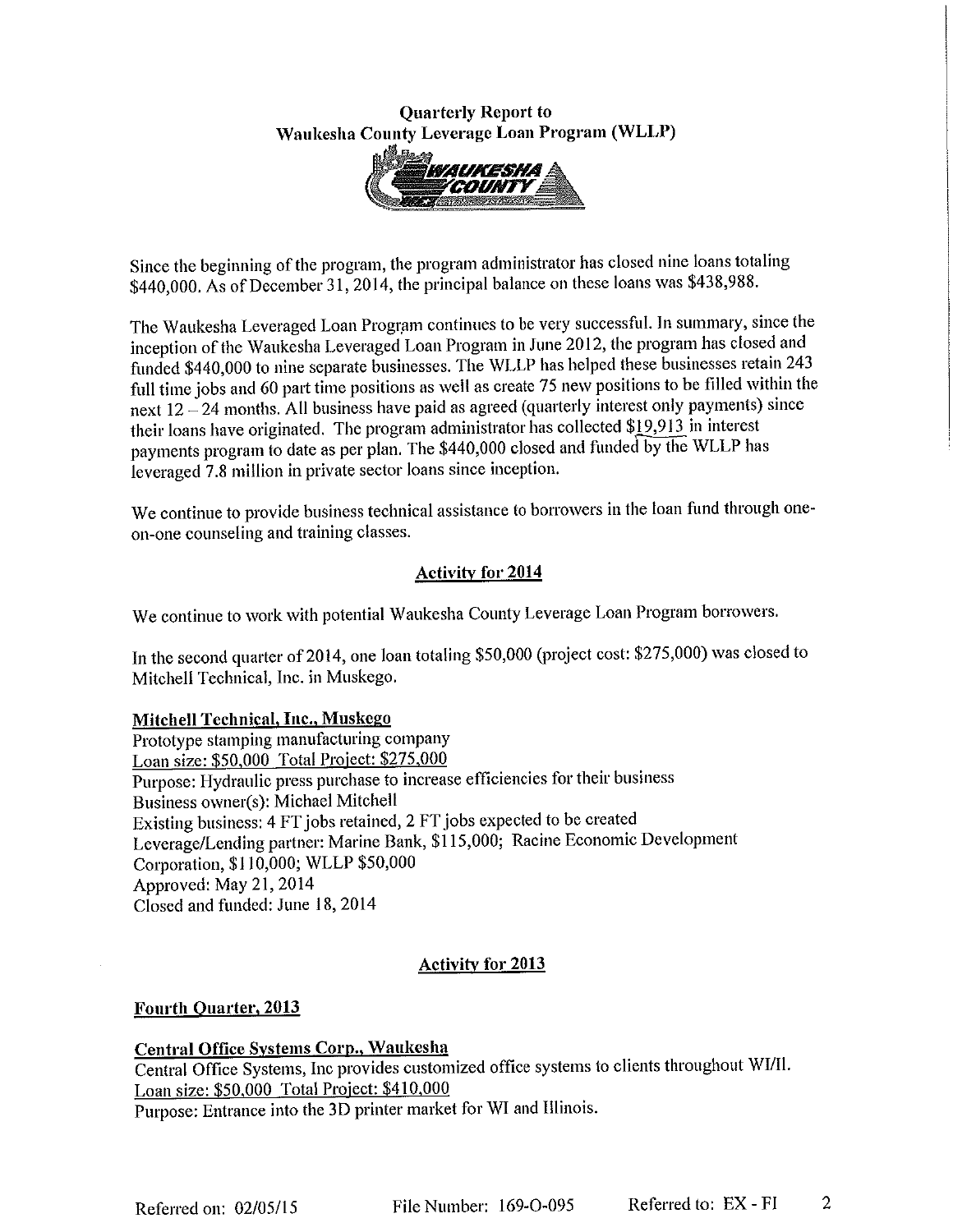Business owner(s): Christopher Rosecky and Arthur Flater Existing business: 27.5 FT jobs retained, 6 FT jobs expected to be created within the year Leverage/Lending partner: Park Bank, \$160,000; WCEDC, \$200,000; WLLP \$50,000 Approved: Sept 11, 2013 Closed and funded: October 31, 2013

### **United Tool, Inc, Pewaukee**

United Tool, Inc provides tooling and machined parts and fabricates made to order parts. Loan size: \$50,000 Total Project: \$2,442,012 Purpose: Equipment installation and moving expenses associated with moving the equipment from Milwaukee to Waukesha. Business owner: Ron Kelnhofer Existing business: 30 FT jobs retained, 9 FT jobs expected to be created within the year Leverage/Lending partner: Foundations Bank, \$1,046,000 (7a) Foundations Bank \$836,000 (504); WCEDC, \$300,000; Borrower, \$210,000; WLLP, \$50,000.

Approved: June 12, 2013

Closed and funded: November 26, 2013

### Third Quarter, 2013

#### **Quality Calibration Service, Inc., Waukesha**

Quality Calibration Service, Inc provides full service Hard gage Calibration, CMM dimensional and Non-Contact Inspections Services.

Loan size: \$50,000 Total Project: \$1,400,000

Purpose: Consolidation of two existing locations into one new building in New Berlin, renevation of the new building, and improvement of operation efficiencies.

Business owner: William L. Hangartner

Existing business: 45 FT jobs retained, 10 FT jobs expected to be created within the year Leverage/Lending partner: TCF Bank, \$700,000; WBD \$560,000; Borrower, \$90,000; WLLP \$50,000.

Approved: June 12, 2013 Closed and funded: August 28, 2013

### **Second Quarter, 2013**

#### iNet Computers Inc. Waukesha

iNet Computers, Inc. operates as a complete technology company providing computer based services to customers.

Loan size: \$50,000 Total Project: \$385,000

Purpose: Building improvements to commercial building located at 1430 E. Moreland Blvd., Waukesha, WI 53186.

Business owner: Kurt Sonnenburg

Existing business: 30 FT jobs retained, 10 FT jobs expected to be created within the year Leverage/Lending partner: BMO Bank, \$150,000; WCEDC, \$120,000; Borrower, \$65,000; WLLP, \$50,000

Closed and funded: May 10, 2013